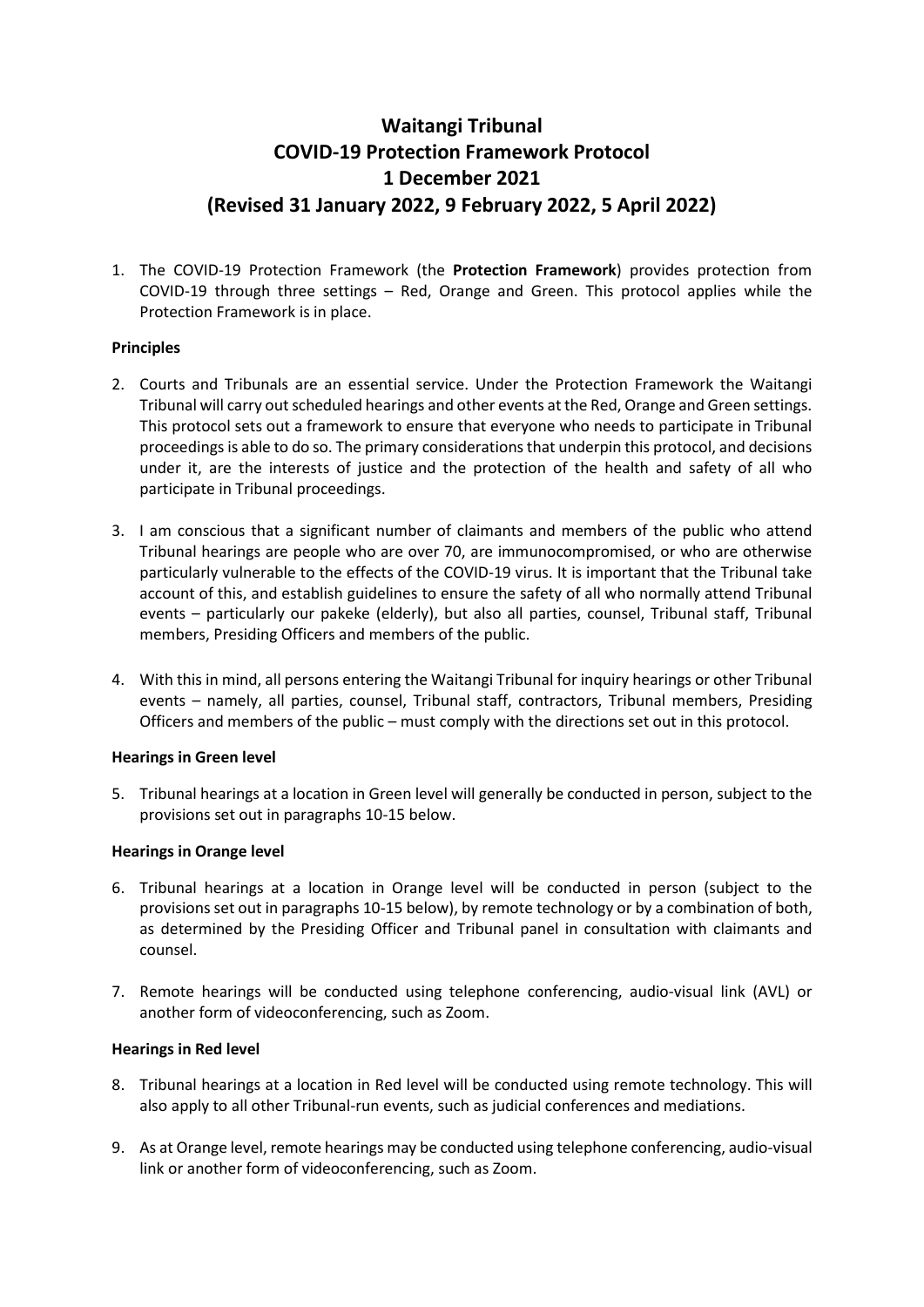#### **Entry to hearings and other Tribunal events**

- 10. All participants attending an in-person Tribunal hearing at the Orange level of the Protection Framework will be asked to take a Rapid Antigen Test (RAT) each day before the hearing commences. Tribunal staff will advise counsel and any party who is not legally represented of the arrangements for testing, and sufficient time will be allowed for parties to arrive at the hearing venue, take a test and confirm the result before the hearing commences. If participants are asked to take a RAT, and any participant declines to do so, the Presiding Officer will determine whether and how the hearing will proceed. If any participant tests positive, the Presiding Officer will determine on a case-by-case basis whether and how the hearing may be able to continue. These requirements will also apply to all other Tribunal events, including judicial conferences and mediations, at the Orange level of the Protection Framework.
- 11. Counsel, parties or other persons may seek leave to participate in or observe a hearing or other Tribunal event by telephone conference or videoconferencing. Any person who wishes to participate remotely in a hearing should contact the Tribunal in advance of the hearing so that the necessary arrangements for remote participation can be made. If any party does not have access to the necessary phone or internet services to participate in a hearing by telephone or videoconferencing, they should apply to the Tribunal for directions as to how they can be heard remotely.
- 12. Everyone who attends a Tribunal event in person must comply with the health and safety requirements set out below, together with any other health and safety directives that may be given by the Presiding Officer. No person who is unwell should attend a Tribunal event at any time.
- 13. Where a Tribunal hearing is to be held at a marae, Tribunal staff will liaise with marae representatives to discuss these requirements and ensure that there are no concerns with them being in place during the hearing. Tribunal hearings will only take place at marae when the marae committee and representatives are comfortable with these requirements, and that their own marae health and safety requirements will be met by all attendees.
- 14. At any in-person hearing at the Orange level, for the safety of participants attendance in person will generally be limited to claimants, their counsel, people giving evidence, Tribunal staff and the Tribunal panel, except where leave has been given by the presiding officer for another person to attend.
- 15. All Tribunal hearings will where possible be livestreamed to enable the public to observe proceedings if they are unable to attend in person.

### **Health and Safety**

- 16. Persons present at a Tribunal hearing and other events must observe one-metre social distancing requirements at all levels of the Protection Framework. This may result in limits to the number of people able to attend in person.
- 17. At Orange level, all persons present in a Tribunal hearing and other events must wear a surgical mask or a KN95 (or equivalent) mask in public areas. Those attending the hearing or event will be reminded of this by Tribunal staff upon their arrival, and attendees will be provided with a mask if they do not already have one. Masks are to be worn at all times at hearings, unless permission is given by the Presiding Officer to remove a mask or if a medical exemption applies. Where a medical exemption applies, attendees will be required to present proof of the exemption, such as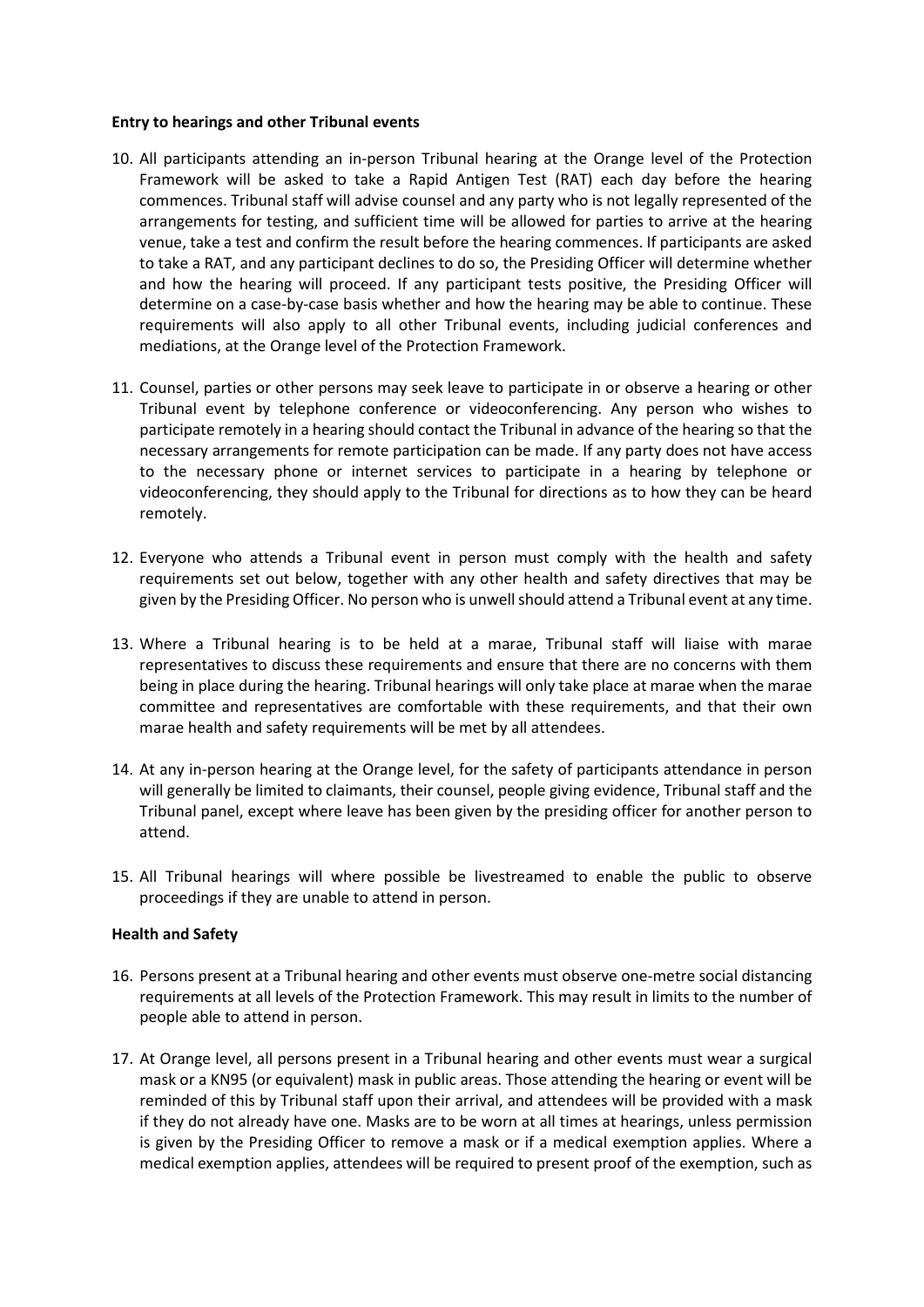a doctor's certificate, to Tribunal staff. Tribunal staff will wear masks when in hearings and other public spaces.

- 18. At Green level, wearing a face mask in hearings and public areas is encouraged.
- 19. The following hygiene practices can be expected in all hearings:
	- a. Those present in the hearing, including counsel, are required to maintain appropriate onemetre social distancing.
	- b. Cleaning products are available on site to enable staff and lawyers to keep their immediate areas clean (including AVL suites).
	- c. Hand sanitiser will be readily available.
- 20. Any concerns about health and safety practices in the Tribunal should be raised with the Tribunal Registrar in the first instance at WT.Registrar@justice.govt.nz.

### **Filing**

- 21. Any filing with the Tribunal should be done, where possible, by email or post. The email and postal addresses for all Waitangi Tribunal filing can be found on the Tribunal's website at [https://waitangitribunal.govt.nz/contact-us/.](https://waitangitribunal.govt.nz/contact-us/)
- 22. Where email or postal filing is not possible, at Green and Orange levels Tribunal applications and documents may be filed in person at the Tribunal offices. Measures will be put in place at the Tribunal's reception to ensure appropriate social distancing between all Tribunal visitors. No one who is feeling unwell should file any Tribunal documents in person.
- 23. At the Red level of the Protection Framework, the Waitangi Tribunal public counter will be closed. A drop box will be available at the counter entrance for Tribunal documents to be filed in person, where parties are unable to file by email or post.
- 24. At Orange and Green levels, no filing in hard copy shall be handed to staff during the course of a Tribunal hearing. All documents parties seek to produce for the Tribunal during a hearing must be filed electronically, unless the Presiding Officer directs otherwise.

### **Media**

25. Accredited news media will continue to have entry to Tribunal hearings (subject to the requirements in paragraphs 10-15 above) in order to report on proceedings, and to ensure open and transparent justice. Remote access for accredited news media will also continue to be facilitated. All access by media must be approved by the Presiding Officer of the relevant inquiry through a media application, available on the Tribunal's website.

### **Expectations of counsel**

- 26. Counsel are expected to assist the Tribunal by:
	- a. Briefing clients and witnesses on public health message and the requirements of this protocol, including: